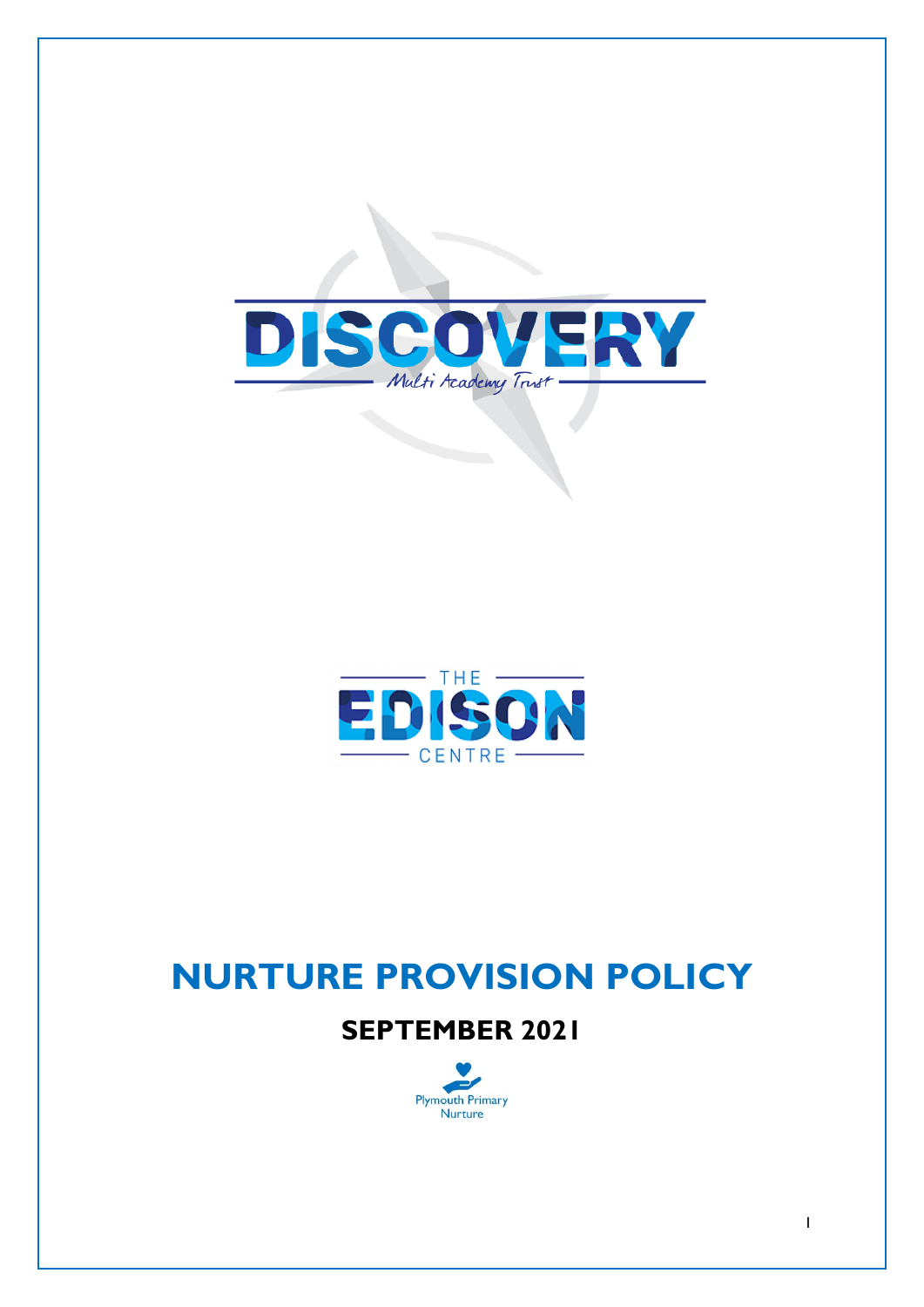## **POLICY STATEMENT**

**"The Government strongly believes that every child deserves an education that enables them to fulfil their potential, whatever their background, needs or location in the country"** (*Creating Opportunity for All* Department for Education, March 2018)

Our setting is for pupils who are unable to thrive in mainstream education. This could be for a number of different reasons.

Discovery MAT recognises that there is a need to ensure that our curriculum is inclusive and accessible providing opportunities for all students to succeed. Moreover, we recognise the need to offer primary aged children in Plymouth the type of provision that allows some students to achieve their potential outside of what is accessible in a mainstream setting.

To facilitate this individual learning pathway, The Edison Centres will work with different local providers and professionals to help students who have struggled to access learning in a mainstream school-based environment be able to return to their referring school.

The Edison Centres are therapeutic environments. We use a balance of structured play, guided activities and independent work to motivate learners and support each pupil to find the best way of learning for them. We cover a broad and balanced curriculum. Topic based enquiry approaches where students work together to solve problems and answer questions promote motivation but also encourage social skills.

We are a Mentally Healthy Organisation and have a member of staff who is a Trauma and Mental Health Informed Practitioner (TISUK). The practice that is part of being a Trauma informed setting allows children to succeed. It is our goal to help children who have experienced adverse childhood experiences begin to recover.

The Edison Centre provides regular visits from specialist providers to allow our children to aspire. We regularly work outside of the classroom as we see the benefits of this for most of our children.

The Edison Centres are small settings which allow for personalised planning and the development of close relationships between children and families.

## **OBJECTIVES OF THIS POLICY**

The objectives of this policy are:

- To outline the reasons why pupils might be referred to The Edison Centres
- To ensure the Edison Centres are offered to suitable pupils in a consistent way
- To ensure there are suitable procedures in place relating to attendance and the safeguarding of pupils when under the care of The Edison Centres

## **REASONS WHY PUPILS MIGHT BE REFERRED TO THE EDISON CENTREs**

Schools may refer to the Edison Centres to provide short-term support to ensure longterm attendance at a mainstream school. Some reasons might be: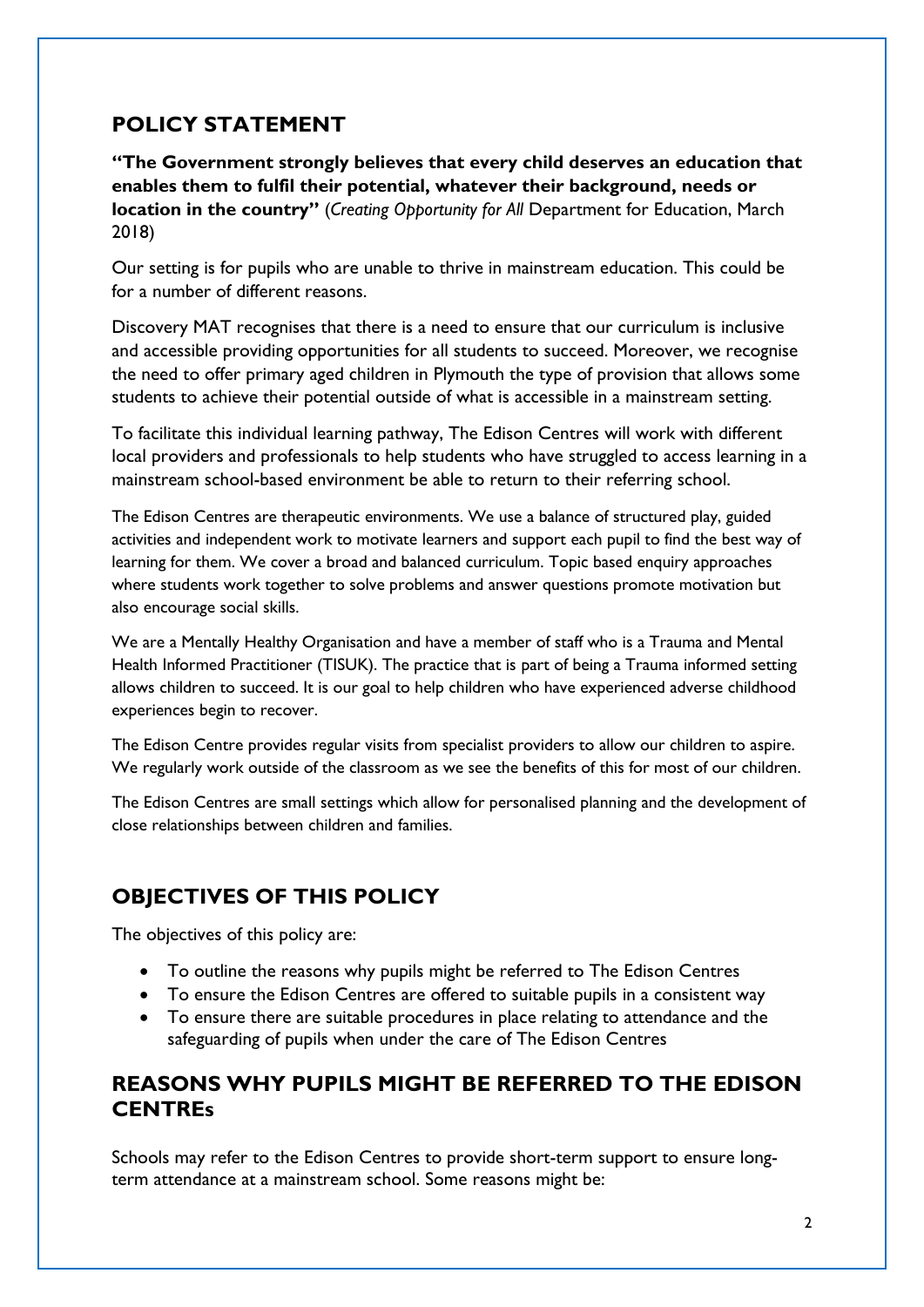- The pupil's strengths are not being developed through the National Curriculum being taught in a classroom environment
- The pupil is close to permanent exclusion or has had one or more fixed term exclusions
- The pupil has not been attending school regularly
- The pupil has significant special educational needs
- The pupil struggles with transitions
- The pupil may have family/social difficulties
- The pupil may have a need for focused support to access a classroom environment
- The pupil may have experienced Adverse Childhood Experiences resulting in trauma

## **RESPONSIBILITIES**

#### **LAB**

• Monitor the teaching and learning of provision and review it on a regular basis.

#### **Chief Executive Officer**

- Take overall responsibility of the Edison Centres and report to the Board of Trustees on the effectiveness of the implementation of this Policy.
- Act as the line manager for SEN teachers in the provision.
- Continually assess the quality and suitability of the Edison Centres.

#### **SEN teacher**

- Provide the role of Designated Safeguarding Lead
- Liaise with the mainstream setting Designated Safeguarding Lead
- Ensure pre-assessment meetings involve SENCO, Designated Safeguarding Lead, teachers, children and parents to ensure that the appropriate measures are in place to support pupils who are being educated at the Edison Centres
- Monitor the attendance of pupils
- Provide relevant pupil data to help facilitate the transition between mainstream and The Edison Centres and back again
- Track progress against pupil's targets
- Provide access to a core curriculum covering a range of topics taught through a thematic approach.
- Provide entitlement to education relating to faith, PE and PSHE.

#### **Finance department**

• Handle the payment process in relation to The Edison Centres, as authorised by the CEO.

## **REFERRAL PROCESS**

**"... settings should enable children to make rapid personal, social, and educational progress"** (DfE 2018)

• Parents/carers will be fully involved in the process and any decisions taken.